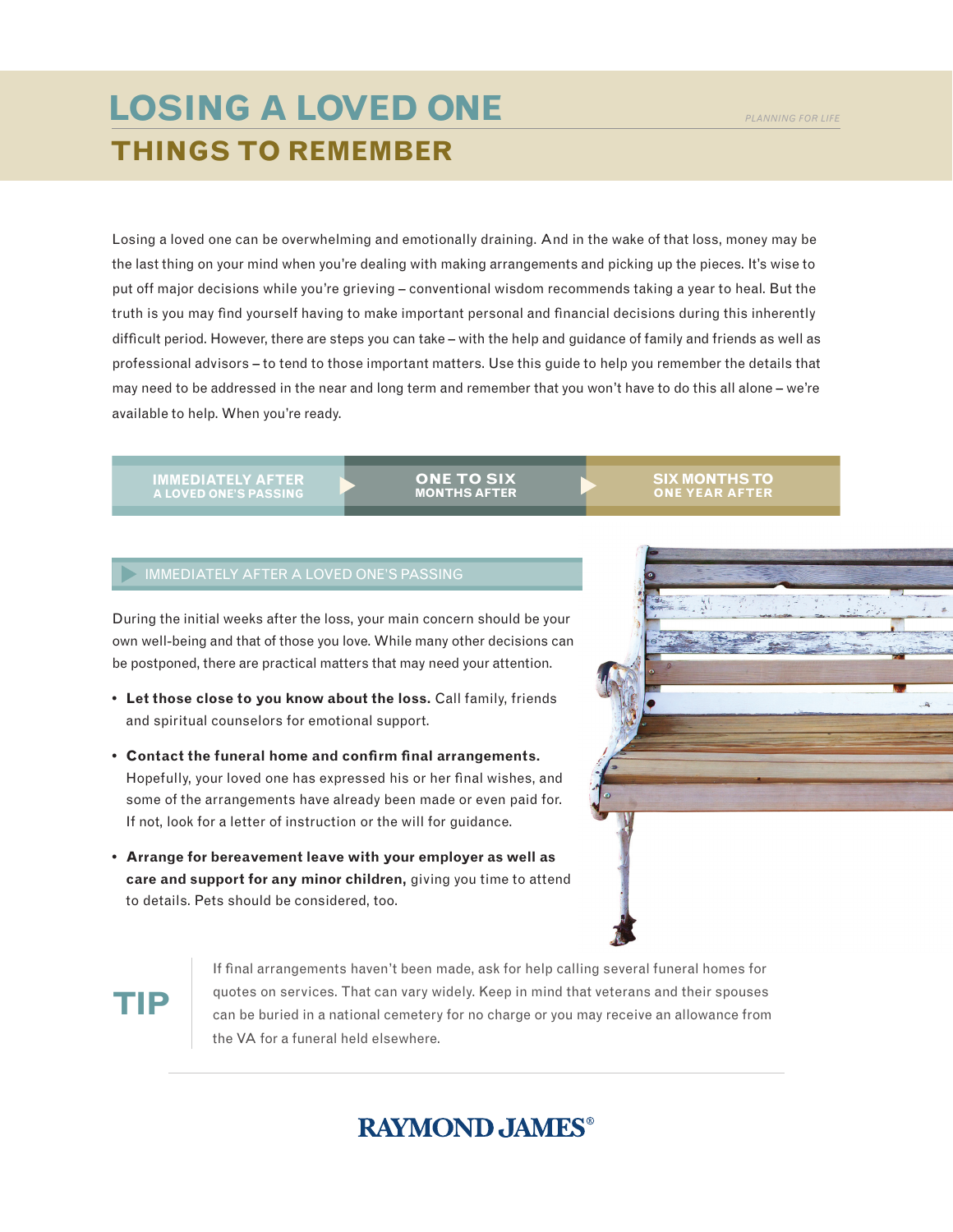### IMMEDIATELY AFTER A LOVED ONE'S PASSING *(CONT.)*

- **Place an obituary in the local paper and invite those you'd like to attend the services.**  Note if you prefer donations instead of flowers and track any donations, flowers and cards received. Ask for help inviting others, so you don't have to do it all yourself.
- **Contact your financial advisor, insurance agent, estate attorney and accountant** for estate planning documents, such as a will and trusts, and other relevant documents, such as deeds and titles. When you meet with these professionals, bring any information you have regarding your loved one's finances, taxes and debt.
- **Locate any marriage, birth or adoption certificates, and military discharge papers,** which you may need to apply for benefits.
- **Obtain certified copies of the death certificate.** The family doctor or medical examiner should provide these within 24 hours of the death. It is recommended to obtain at least 20 copies as you will need them for a variety of future tasks. The funeral home should complete the necessary form and file it with the state.
- **Inform your loved one's employer, if applicable, and arrange to retrieve personal belongings.**  Collect any salary, vacation, sick pay or workers' compensation owed and ask about continuing health insurance coverage and potential survivor benefits for a spouse or children.
- **If the deceased was self-employed, make provisions for the short-term continuation of the business and obtain copies of legal documents.** This may mean activating insurance policies intended to offer a safety net during this time.
- **Remove personal items from the safe-deposit box and distribute items to their intended recipients.** Once the death notice is printed, the bank will seal the safe deposit box and content will be used to settle debts of the estate.



**TIP** Important documents may be held in a safe-deposit box. If you aren't an authorized key holder, petition the probate court for an order to open.

- **Report the death to the Social Security Administration and file for survivor benefits.** It's important not to accept any of your loved one's Social Security payments after the death; however you may be eligible for survivor benefits. Visit ssa.gov or call 800.772.1213 for more information.
- **Create a list and secure tangible personal property,** such as jewelry, guns, furniture and artwork, and make sure they are protected. If probate is necessary, the executor must file an inventory and appraisal of assets within 90 days following the death. Existing insurance policies may still cover the home and car during the probate process.
- **Locate insurance policies and file claims as needed. TIP**

Get organized and take notes. Keep a folder with all the documents you'll need and a notepad to record important information and conversations.

**• Arrange for income from any retirement, union, veterans or Social Security benefits**. Contact past employers regarding pension plans and 401(k)s, and contact any IRA custodians or trustees.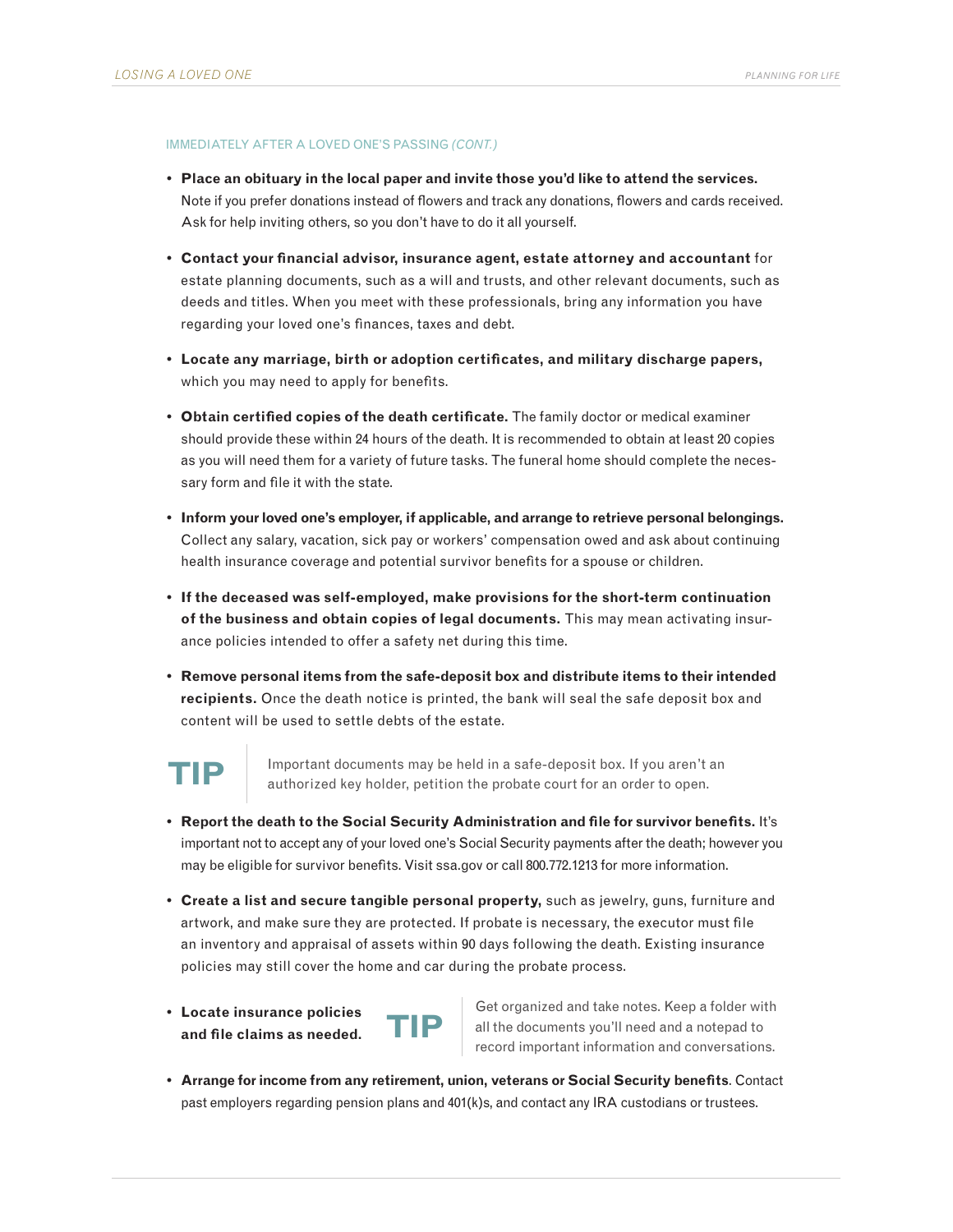### ONE TO SIX MONTHS AFTER

As you continue to transition, there are a number of decisions you will begin to face in order to tie up any loose ends and start focusing on life again.

- **Make sure mortgage and insurance payments continue to be made.**
- **• Notify utility and service companies.**
- **Review all account titling.** Remove your loved one's name from any joint accounts and transfer them to your name (you'll need a death certificate). Any automatic payments or debits should be reassigned before closing the accounts.

### **LET THEM KNOW**

Notify the entities and individuals who have financial relationships with the deceased.

 $\blacktriangledown$ 

### **They may include:**

- $\triangleright$  Banks, credit unions and credit card companies
- ▶ Social Security Administration
- ▶ Department of Veterans Affairs, if applicable
- $\blacktriangleright$  Pension administrators
- $\blacktriangleright$  Investment companies
- $\blacktriangleright$  Life insurance companies
- $\blacktriangleright$  Mortgage and auto loan providers
- ▶ Utility providers

### **• Locate and file the will in state probate court.**

- **Begin settling the estate.** Work with close advisors to pull together all necessary documents to determine the contents of your loved one's estate. If you're the executor, you will need to file an inventory and appraisal for all tangible property with the probate court within 90 days of the loss, as well as an account of any income to the estate, expenses and distributions from the estate.
- **• Notify creditors** and close any credit cards necessary.
- **Work with your financial advisor and other professionals** to determine how you want to handle any inheritance and reevaluate your financial needs. Look at your sources of income and make necessary adjustments

### **LET'S TALK ABOUT IT**

If you are inheriting substantial assets or taking over responsibility for household finances, you may need to make decisions about your own financial future. Let's discuss how your changing circumstances could impact your long-term financial goals and the steps we can take to minimize the tax implications.

to investments while maintaining access to enough cash to cover living expenses. If you like, consider setting up a memorial or charitable donation as a lasting tribute to your loved one.

- **• Close any email, social media and online accounts** still in your loved one's name.
- **Send thank-you notes** to those who sent flowers, food, donations, or who were especially kind to you after the loss.



The estate should pay any outstanding debts and bills, which lowers the total value of the estate and could lower any subsequent inheritance taxes.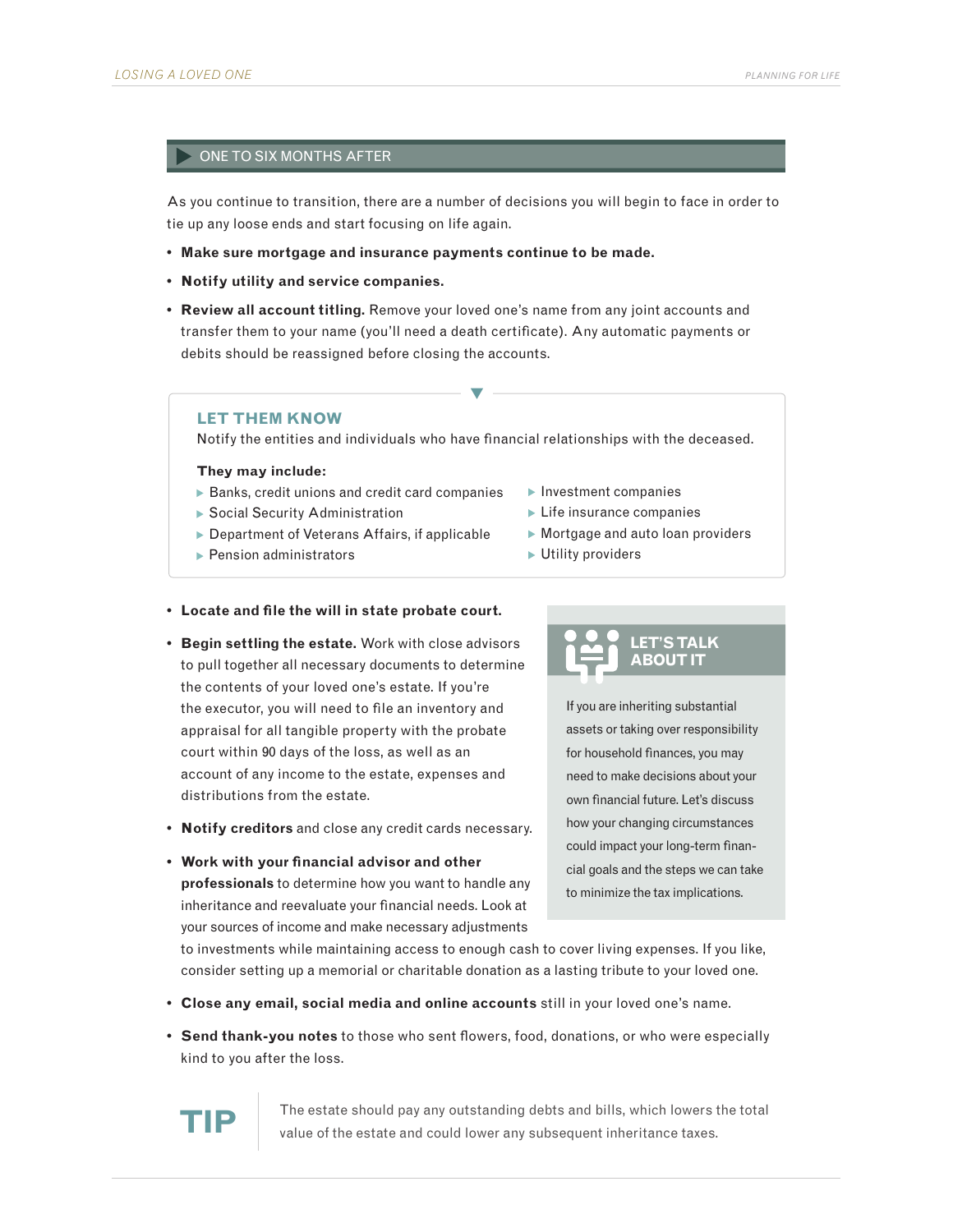### SIX MONTHS TO A YEAR AFTER

The death of a loved one may cause you to consider whether you've made the necessary preparations for passing on your legacy. Start by reviewing and updating your own estate plan, especially if the loved one you lost was among the original beneficiaries.

- **Work with your financial advisor and legal professional to deal with any probate issues.**
- **Talk to a tax professional about what taxes need to be filed** on behalf of the deceased. Usually one is required within nine months of the loss.
- **• Change the titles on tangible property.**
- **Plan for yourself, your children and extended family.** Review your own estate plan, including insurance policies, legal documents, investment plans, etc., and revise as necessary; then schedule a time for you and your family to go over these details with your financial advisor. If your child is in college, contact the financial aid office to see if a change in financial circumstances could improve the aid package.

### **EVERYTHING IN WRITING**

This checklist is meant to help surviving family deal with practical matters during what can be a difficult time. It is not exhaustive and should be viewed only as a starting point for compiling your own personalized list to ensure your loved ones will be taken care of in the future.

 $\blacktriangledown$ 

### **Financial**

- $\triangleright$  Banks, credit unions and credit card companies
- Social Security Administration
- ▶ Department of Veterans Affairs, if applicable
- $\blacktriangleright$  Pension administrators
- $\blacktriangleright$  Investment companies
- $\blacktriangleright$  Life insurance companies
- Mortgage and auto loan providers
- Utility providers

### **Medical**

- **Living will or advanced medical directive**
- Medical or healthcare power of attorney
- **Long-term care insurance**

#### **Personal**

- Birth/marriage/death certificates
- Divorce and custody agreements
- ▶ Durable power of attorney
- $\blacktriangleright$  Funeral instructions
- Security codes, keys, usernames and passwords to accounts (e.g., safedeposit boxes, gun safes, alarm codes, online accounts for social media, email, phone, utilities, cable, auto loans, insurance, etc.)
- Family love letter and letter of instructions – include important financial and personal details, from your worldview to special end-of-life requests.